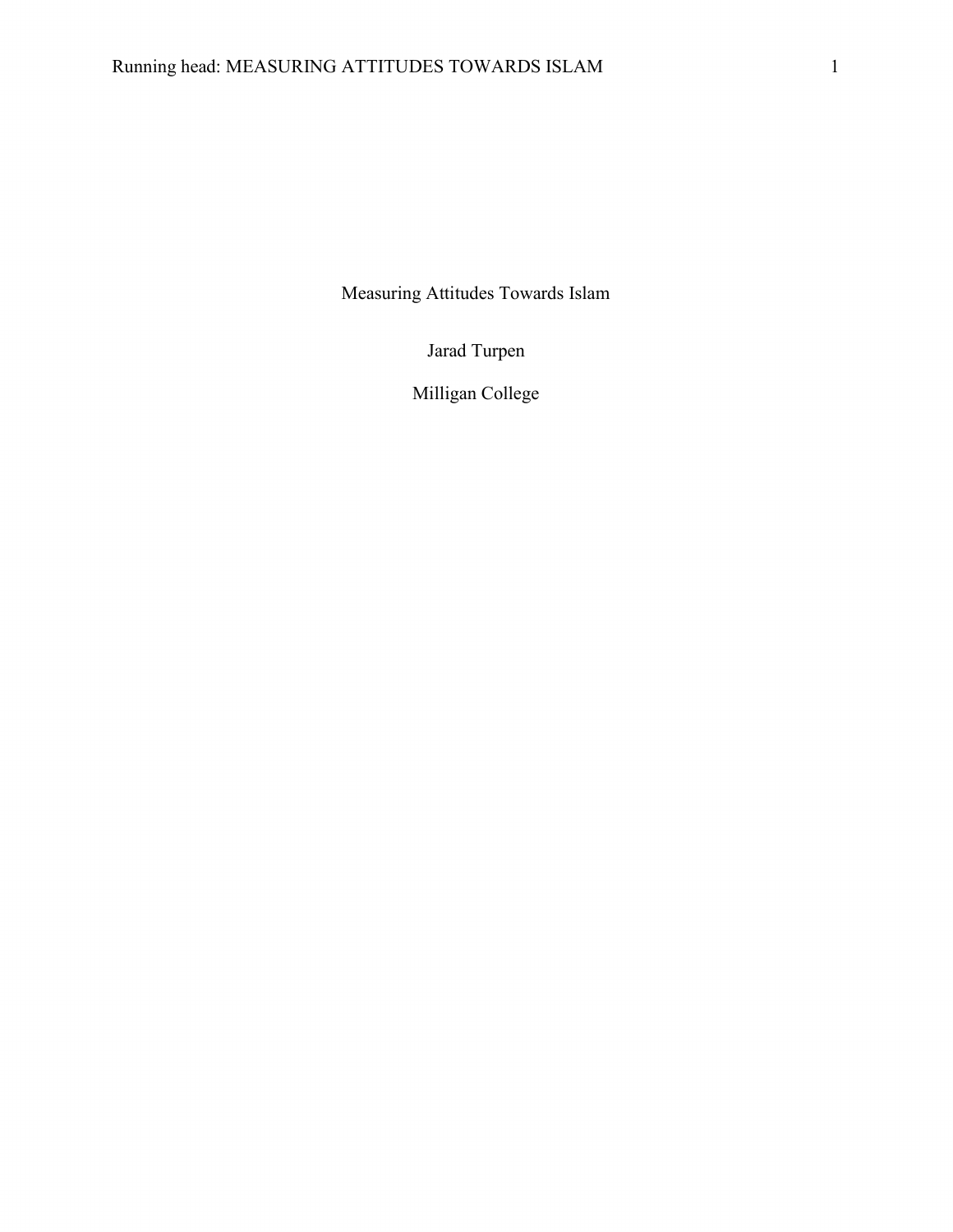## Measuring Attitudes Towards Islam

 In recent years, the rhetoric surrounding individuals who are Muslim has resulted in severed freedoms of expression, violations of basic human rights, stereotypic labeling, and the stripping away of the dignity of Arab and Muslim Americans (Lajevardi, & Oskooii, 2018). Within such a negative overall climate, it is important to benchmark current attitudes related to Islam as a religion as well as Muslims as the representatives of a faith community.

As witnesses to the negative treatment of Muslims and prejudicial attitudes towards Islam in overall society, Christians can be vehicles for reconciliation and change. Christians are called to follow the example of Christ to love and respect others (Ephesians 4:32). God created all people in God's image (Genesis 1:26-27). Therefore, it is against Christ's teachings of love to ignore the vilification of the Muslim community that continues in Western society (Cagle, Cox, Luoma, & Zaphiris, 2011). However, before we can work for change, we must know where to start.

## Research Questions

As discussed above, the prejudicial views of Muslims are at an all-time high. However, there is little research regarding the attitudes towards Muslims or Islam at Christian colleges. This research evaluated the attitudes in the Milligan College community towards Islam. The central research questions for this study were, 1) What are the attitudes at Milligan College towards Islam? 2) Are the attitudes towards Islam positive, neutral, critical or prejudicial? 3) What personal demographics correlate with positive, neutral, critical, and prejudicial attitudes towards Islam?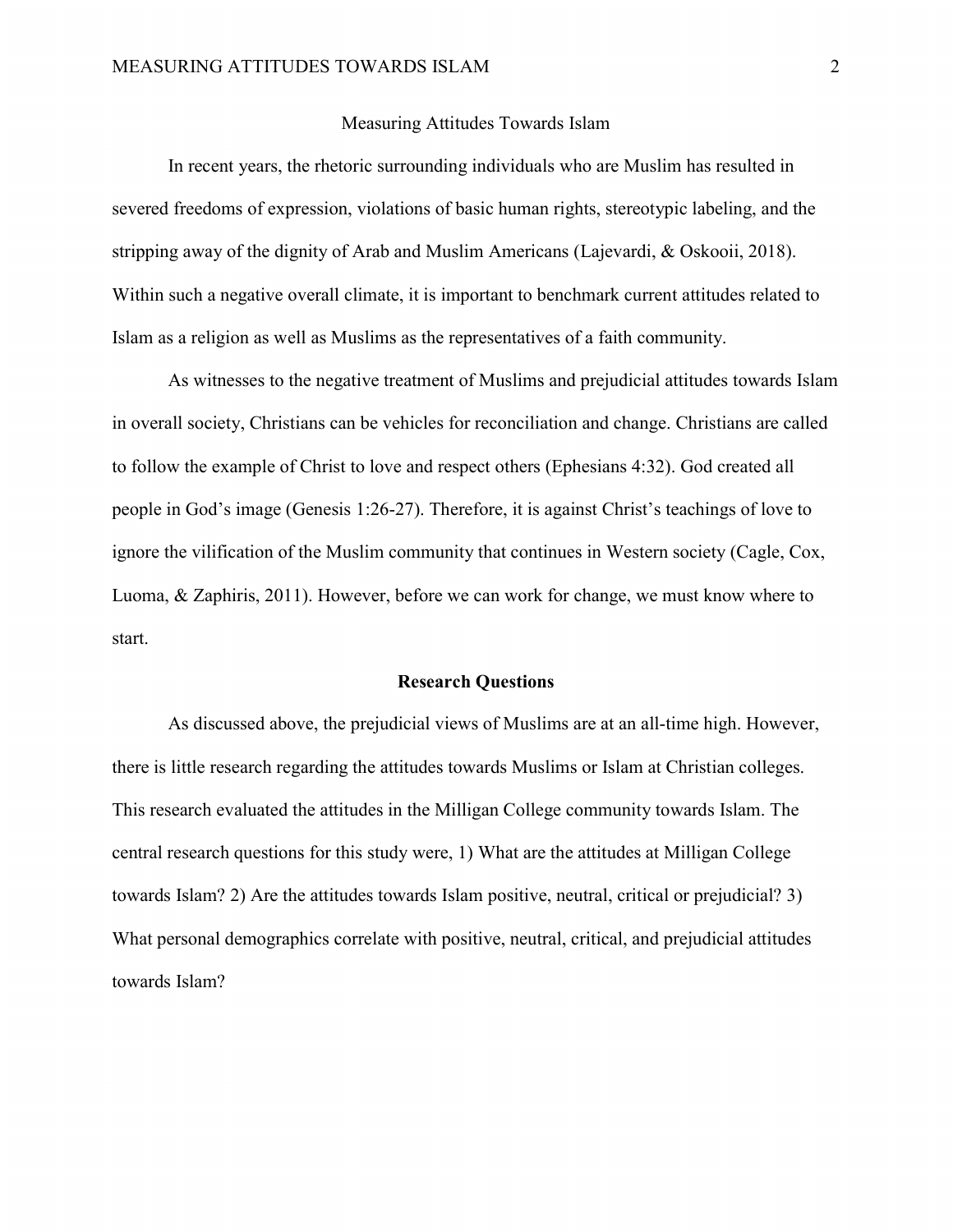## Literature Review

In the literature, a variety of themes illustrated the current perspectives many individuals within society hold concerning individuals who are Muslim. One theme is the prevalent belief that individuals of Arab background are more irrational and less intelligent than other groups of people (Regier, & Khalidi, 2009). Long before the events of 9/11, Arab Americans have faced unjustified prejudice. Many who represent privileged identities cast Arab looking individuals out of the "elite" and mask their islamophobic tendencies as a secular criticism of the Arabic community as a whole (Imhoff, & Recker, 2012). British-Czech philosopher Ernest Gellner claimed a civil society is the product of the western world and is not achievable to the Middle East due to Islam being a "secularization-resistant" religion, lacking a true separation between government and religion (Anjum, 2012). Gellner and others fail to view civility through a nonwestern lens, creating a sense of societal superiority.

In America, a political divide exists in regards to views on Muslim Americans. A survey conducted by the Pew Research Center found left-wing individuals to have more positive views of Muslims than their right-wing counterpart (Lipka, 2015). Some argue that the current political climate contributed to the rise of Islamophobia in the United States (Foran, 2016). California State University-San Bernardino's Center for the Study of Hate and Extremism (2015) reported anti-Muslim hate crimes reached peak levels unseen since the aftermath of September 11, 2001. Another report by Georgetown University (The Bridge Initiative, 2016) confirmed the increasingly hostile environment towards Muslim individuals. However, Akram (2002) argued that the United States steadily targeted Arab and Muslim individuals as terrorists since the 1970s. Research by Gallup spanning 2007-2011 confirms this steady incline of anti-Muslim sentiment.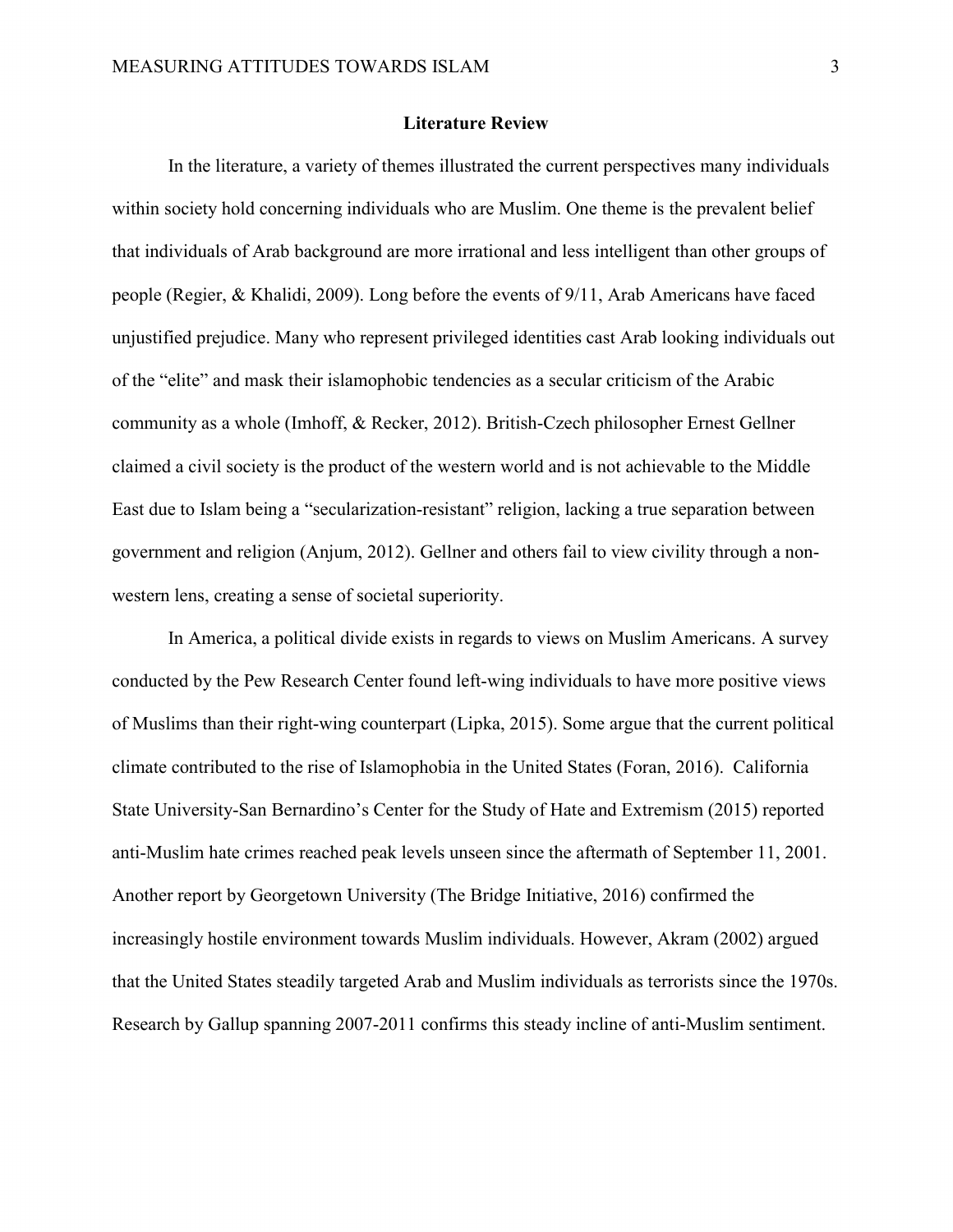Data from 2007-2009 highlights that Americans who identify as Republican self-report the most prejudice towards Muslims (Gallup, 2011).

News sources represent the spectrum of political ideologies ranging from far left to far right. Many news outlets strive to represent the political center in an effort to be unbiased. However, there is little difference in how liberal, conservative or centrist sources portray the Muslim community. Cagle, Cox, Luoma, and Zaphiris (2011) found there was little discrepancy between the way left leaning and right leaning sources portrayed Muslims Americans. The news broadcasting companies offered a representation of Muslims as overwhelmingly more negative than positive.

In the realm of education, specifically college and university settings, students who are Muslim, are from countries where Islam is the dominate religion, or are perceived by others to look Muslim face Islamophobia (Ali, 2014; Cole & Ahmadi, 2003). Students who are Muslim face not only stereotypes, but in some cases are harassed to the point of leaving school. These experiences can cause distress and negatively influence academic performance and relationships (Ali, 2014; Cole & Ahmadi, 2003).

### Methodology

This non-experimental exploratory study utilized the Islamopositivity items and revised English-language version of Scale for Islamoprejudice and Secular Critique of Islam (SIPSCI) to measure attitudes towards Islam at Milligan College. This version of the SIPSCI utilized a 9 point scale measuring statements from "strongly disagree" (1) to "strongly agree" (9). The scale measured Islamophobia/prejudicial (19 items), critical (16 items), and positive attitudes towards Islam (11 items). In addition to the SIPSCI, the researcher asked respondents to complete some demographic information including academic discipline, gender, political party affiliation, and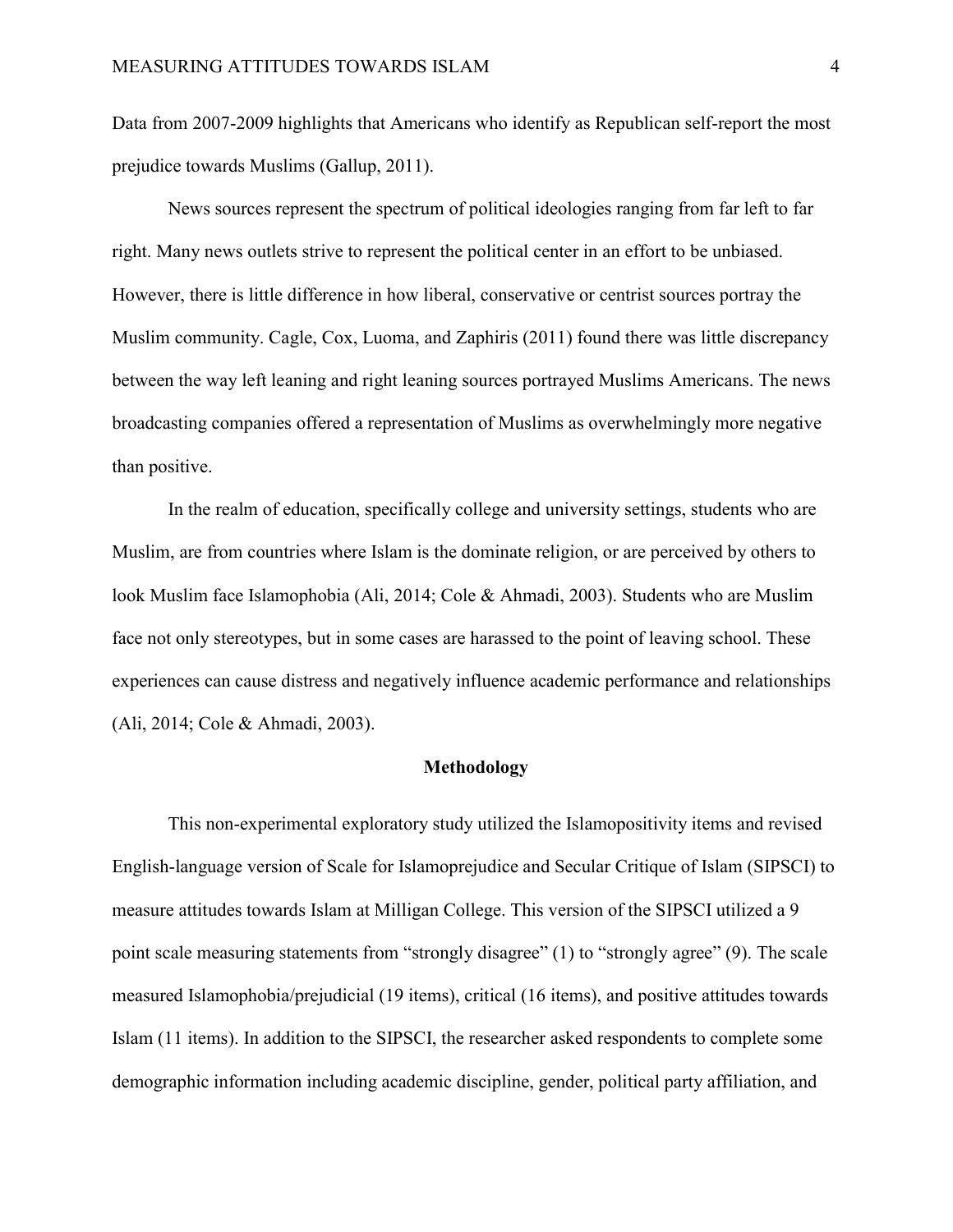preferred news source. Furthermore, before completing the SIPSCI instrument, participants submitted the first word they thought of when they hear the word Islam. These words were inserted into a word cloud to provide a visual representation of the frequency a word was submitted (see figure 1).

The SIPSCI and the demographic questions were combined into one anonymous Qualtrics survey. After receiving approval from the college's Institutional Review Board, participants were recruited. Recruitment occurred through email communication, flyers, and personal invitation to participate. The Qualtrics link was distributed via email as well as a QR code on flyers around campus. Once data collection was complete, the information was exported into SPSS for analysis.

## **Participants**

Respondents were students, faculty, and staff at a small, private, Christian, liberal arts college in the southern United States. The researcher invited all members of the community to participate in the study. A total of 139 individuals completed the survey, 106 were students, 20 were faculty, and 13 were staff. Each of the following academic disciplines were represented by the faculty and students, Arts and Humanities (14), Education and Social Sciences (37), graduate programs (29), School of Bible (7), School of Business (17), School of Sciences and Allied Health (21). There were 80 female respondents, 58 male, and 1 who preferred not to disclose. The political affiliation of participants included 38 Progressives (Democrat, Socialist, and Green Party), 30 Independent, 38 Conservatives (Republican), 23 with no political affiliation, and 10 Libertarians.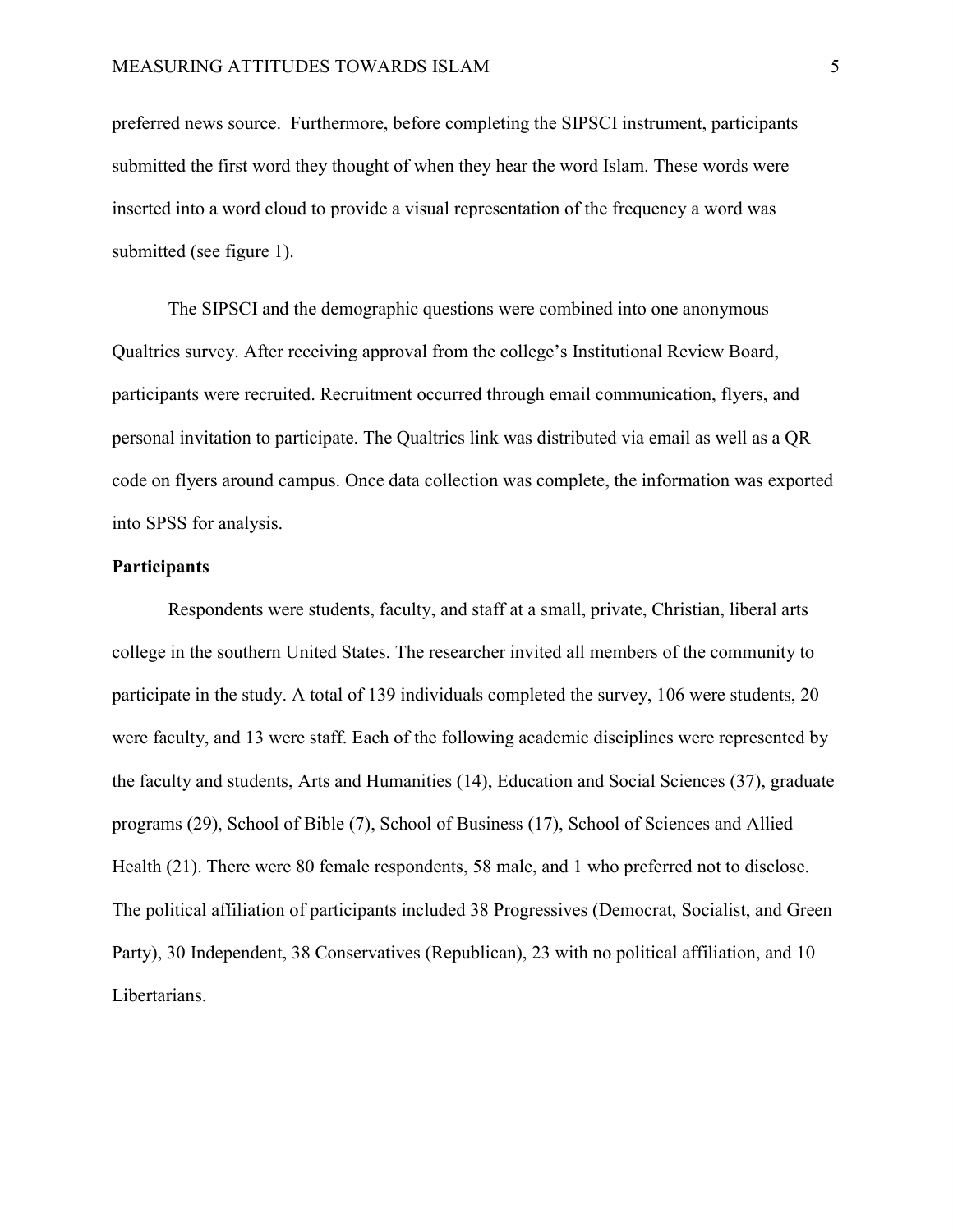### **Results**

## Data Analysis

 To determine internal consistency, the researcher ran a Cronbach's Alpha. The reliability of each scale was strong. The Islamophobia scale had  $\alpha = .914$ . The Islamopositivity scale was  $\alpha$  $=.945.$ 

The minimum possible score for the Islamophobia scale is 19, the maximum is 171. The minimum score for the Islamopositive scale is 11, the maximum is 99. The overall mean for the Islamophobia scale was 69.9 with the lowest score of 23 and the highest of 169. For the Islamopositivity scale the mean was 76.3. The lowest positivity score was 11 and the highest was 99.

Using a one-way ANOVA, I compared the scores on the SIPSC Islamophobia subscale and the Islamopositivity subscale and there was no significant difference by gender. However, political affiliation showed significant differences (see figure 2). Individuals who identified as politically conservative scored significantly higher scores on the Islamophobia scale in comparison to the other political affiliation groups (differences between conservatives and each of the other political affiliations was  $p = 0.000$ . Additionally, conservatives scored lowest on the Islamopositivity scale. The difference was statistically significant in comparison to the other political groups (differences between conservatives and each of the other political affiliations was  $p = .000$ ).

Analysis by new source was limited to a calculation of Islamophobia and Islamopositivity scores by mean. The researcher utilized the following categories, local new outlet, Washington Post, Fox News, CNN, New York Times, Major Networks (NBC, CBS, ABC), and NPR. Based on news source, individuals who reported preferring Fox News had the highest Islamophobia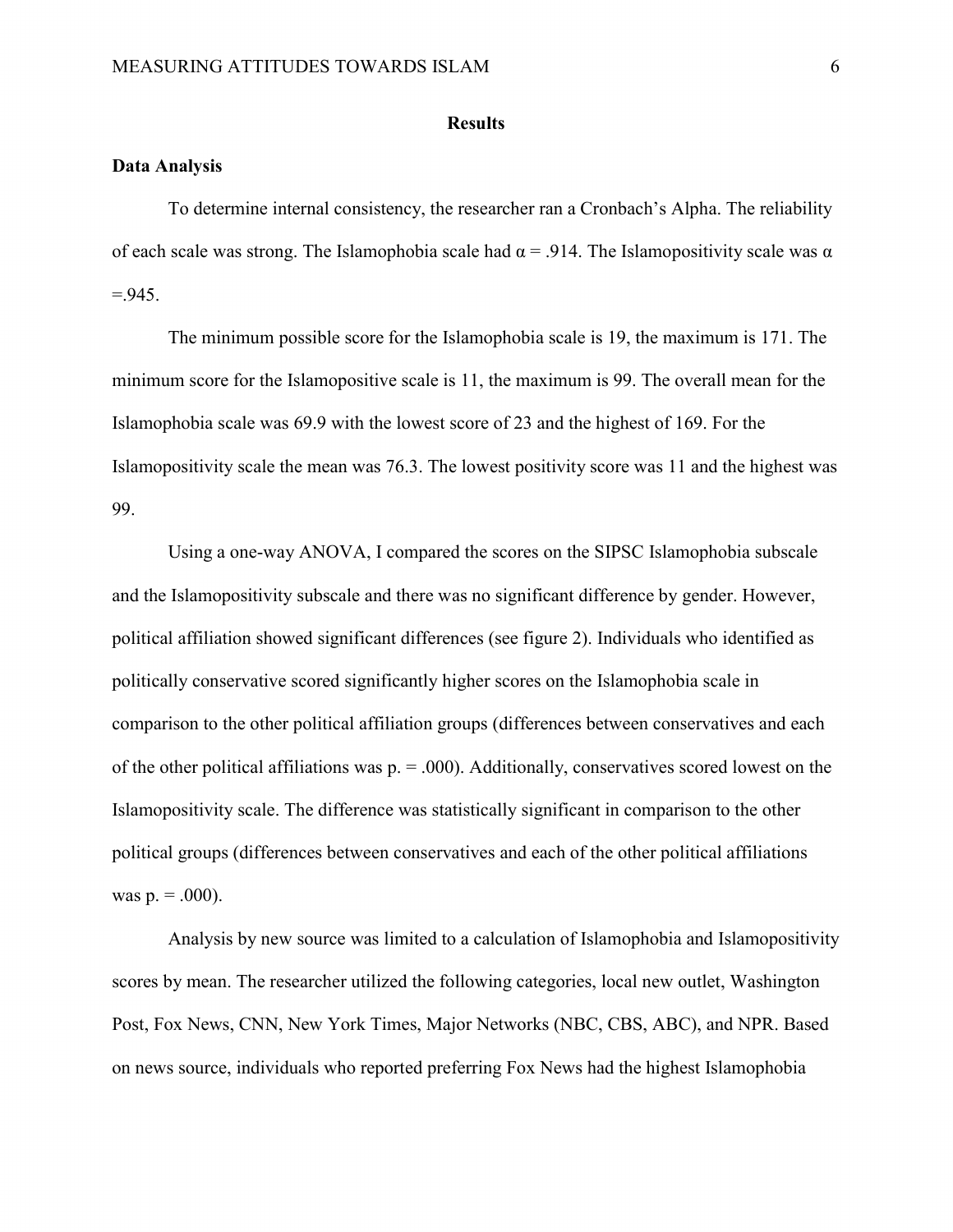score at 96.9 and the lowest Islamopositivity score at 59.4. Individuals who indicated a preference for NPR had the lowest Islamophobia score at 56.9. Those who reported a preference for the Washington Post had the highest Islamopositivity score at 84.7. See figures 3 and 4 more complete new source breakdown.

The researcher categorized the responses to the word prompt, when you think of Islam, what is the first word that comes to mind, by descriptive, obviously positive, and obviously negative. A majority of the word responses were descriptive in nature at 108. There were 19 negative responses and 10 positive. An ANOVA revealed that the differences between each of these word categories and the mean scores for each scale were statistically significant ( $p = .000$ )  $\& p = .000$ ). The Post Hoc test (Tukey HSD) showed significance in the differences on the Islamophobia scale between descriptive words and negative words  $(p = .000)$ , descriptive words and positive words ( $p = .039$ ), and positive words and negative words ( $p = .000$ ). For the Islamopositivity scale the Post Hoc test also showed significant differences between each word category, descriptive words and negative words  $(p = .003)$ , descriptive words and positive words  $(p = .042)$ , and positive words and negative words  $(p = .000)$ .

### **Discussion**

After careful evaluation of the results of this study, there are several important findings. Respondents were asked for the first word that comes to mind when they think of Islam. After tabulating the words by category, the results show that original comments appeared to show low levels of explicit bias based on the large number of descriptive words. However, after further analysis the differences between mean scores on both scales for each category, negative, descriptive, and positive, showed significant differences. This may indicate that implicit bias may influence one's effort to appear neutral. Research that includes an implicit bias scale can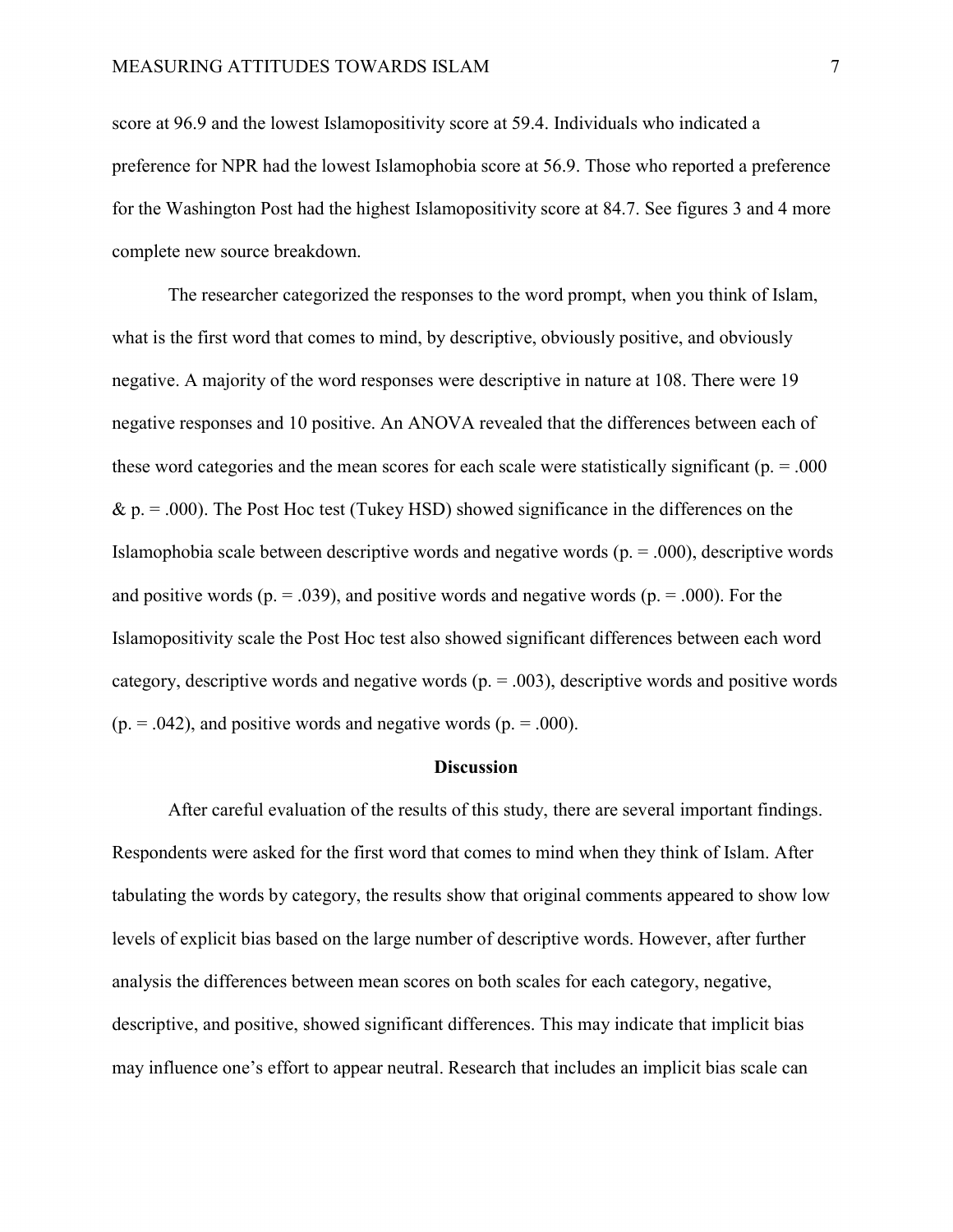help provide a more complete understanding of participant attitudes toward Muslim individuals (Imhoff & Bonn, 2012).

Using the SIPSCI scale, the researcher was able to obtain a base score for the level of Islamophobia that exist at Milligan College. On a 19-171 point scale, the average score of Islamophobia at Milligan was a 69.9. Knowing the base level of Islamophobia provides a foundation for moving forward with further research. While this is a good starting place. The research was unable to obtain studies that that would allow for comparison between Milligan and other populations. The majority of research that utilized the SIPSCI is from non-English speaking countries.

In regard to the Islamopositivity scale, scores can range from 11- 99. The range of islamopositivity score represented in the participants from this study was 11-99. At Milligan, the average score of islamopositivity was a 76.3. A similar challenge related to comparison exists for the Islamopositivity scale.

The research hypothesized that there would be significant differences between the attitudes of female and male respondents. Specifically, the researcher believed female attitudes would rate lower on the Islamophobia scale and higher on the Islamopositivity scale. However, that there was no significant difference on either scale based on gender. This result was surprising in light of research that indicated men have a slightly higher likelihood to self-disclose as prejudicial toward Muslims as women (Montopoli, 2010).

Another hypothesis was that individuals from the social sciences would have lower Islamophobia scores and those in the hard sciences would have higher scores. While there are differences between disciplines, the only one that resulted in significance was between the School of Arts and Humanities and the School of Business. This was because their respective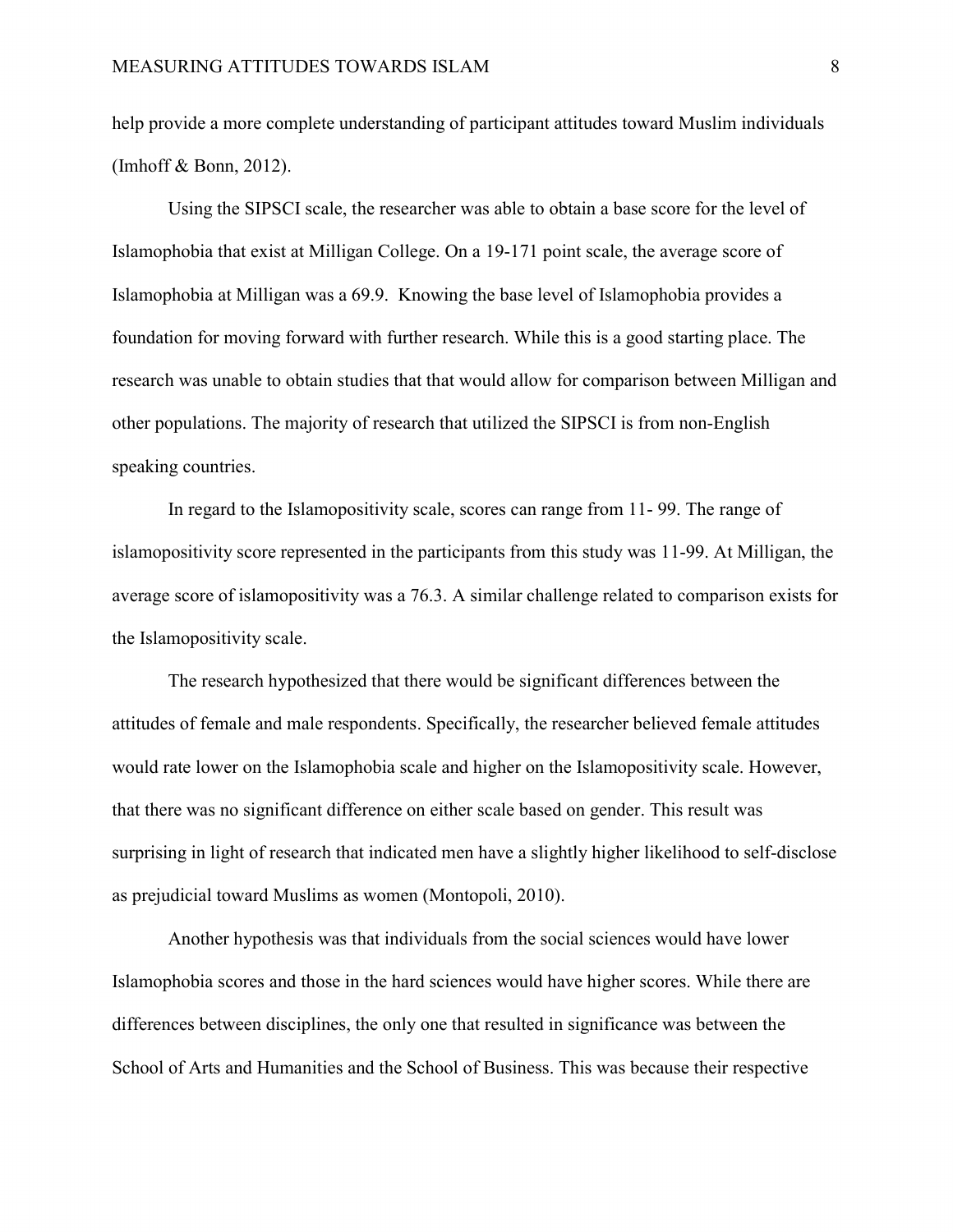means were largely difference. However, since the sample sizes for each discipline were small there are not enough respondents to provide a reliable measure between groups.

Perhaps the strongest finding from this study was the differences in the attitudes of individuals who are politically conservative in comparison to the attitudes found in all other political affiliations represented. As presented above, political conservatives scored significantly higher in Islamophobia and significantly lower in Islamopositivity than the other political groups. This finding aligns with previous research that found Republicans were more likely to hold and exhibit prejudicial attitudes towards individuals who are Muslim than other political affiliations. (Alibeli & Yaghi, 2012; Pew Research Center, 2010).

## **Limitations**

The study provides the groundwork for understanding attitudes of Islam, but multiple limitations emerged. Firstly, the time frame for data collection was limited. The research only had a few weeks to gather data once IRB approval was obtained. Due to the time constraint, participant recruitment occurred solely through email and flyers. The researcher was unable to set up physical recruitment locations across campus as originally planned. A more extensive period of data collection may have offered a larger respondent pool, which would provide a more complete representation of the institutional community overall.

 Additionally, as an anonymous survey, there is a possibility the representation of the college was skewed. The majority of respondents were students. While there were both faculty and staff who completed the survey, those numbers were too small to provide a representative picture of the attitudes each group has toward Muslims. In addition, there was no way to determine if respondents took the assessment more than once.

There was also no available data on the validity of the Islamopositivity Scale. This scale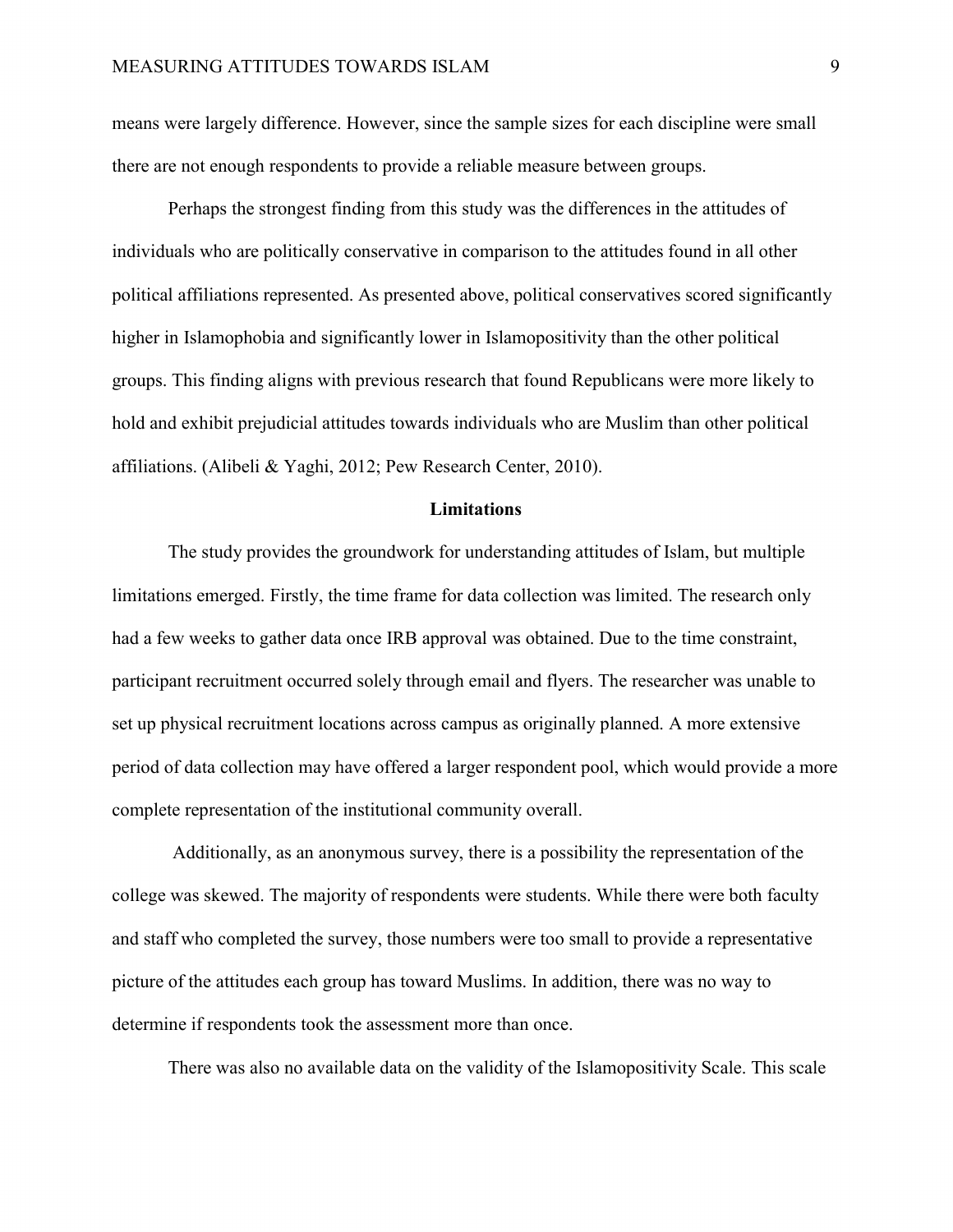was constructed by different researchers than those who develop and tested the original version of SIPSCI. While the scale was reliable with a high alpha score (.945), the research could not find any studies that utilized this updated version of the scale.

## **Conclusion**

 Although this study provides insight on the attitudes of Islam at a small, private, Christian, liberal arts college in the southern United States, additional research at similar schools is necessary to determine if the attitudes towards Islam are comparable at other similar institutions. In addition, the researcher suggests a study exploring how the level of personal exposure to individuals who are Muslim influences an individuals' attitudes towards Islam. It may also be useful to utilized assessments designed to measure subtle or implicit bias.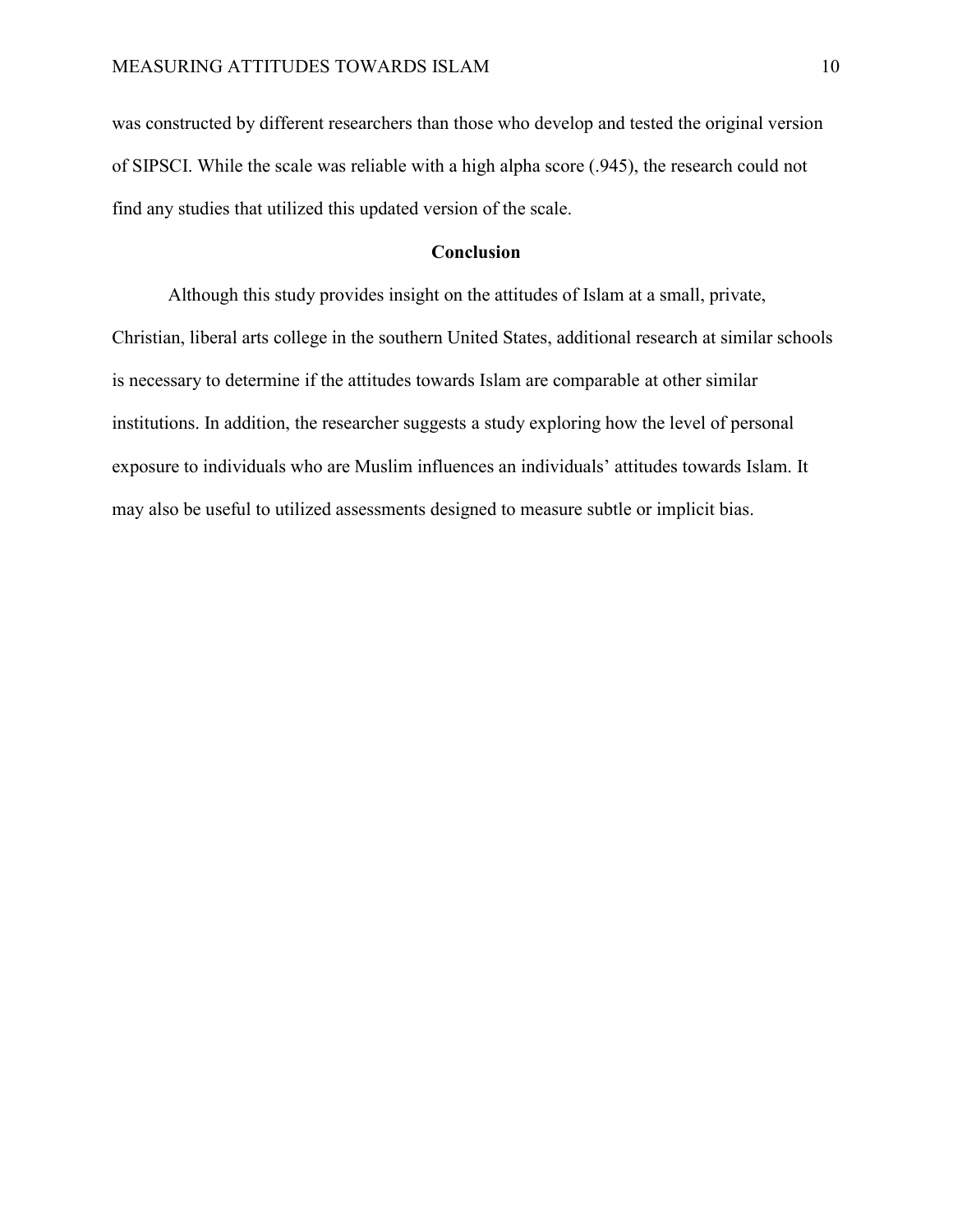### References

- Akram, S. M. (2002). The aftermath of September 11, 2001: The targeting of Arabs and Muslims in America. Arab Studies Quarterly 24(2 / 3), 61-118.
- Ali, A. I. (2014). A threat enfleshed: Muslim college students situate their identities amidst portrayals of Muslim violence and terror. International Journal of Qualitative Studies in Education, 27(10), 1243-1261.
- Alibeli, M. A., & Yaghi, A. (2012). Theories of prejudice and attitudes toward Muslims in the United States. International Journal of Humanities and Social Science, 2(1), 21-29.
- Cagle, A., Cox, L., Luoma, K., & Zaphiris, A. (2011). Content Analysis of the Portrayal of Muslims in American Media. Human Communication, 14(1), 1. Retrieved from https://search.ebscohost.com/login.aspx?direct=true&db=edo&AN=61775249&site=edslive&scope=site

Center for the Study of Hate and Extremism (2016). Special status report: Hate crime in the United States. Retrieved May 3, 2019 from https://www.documentcloud.org/documents/3110202-SPECIAL-STATUS-REPORT-v5-

9-16-16.html

Cole, D., & Ahmadi, S. (2003). Perspectives and experiences of Muslim women who veil on college campuses. Journal of College Student Development, 44(1), 47-66.

Foran, C. (2016, September 22). Donald Trump and the Rise of Anti-Muslim Violence. Retrieved September 17, 2017 from online edition: https://www.theatlantic.com/politics/archive/2016/09/trump-muslims-islamophobia-hatecrime/500840/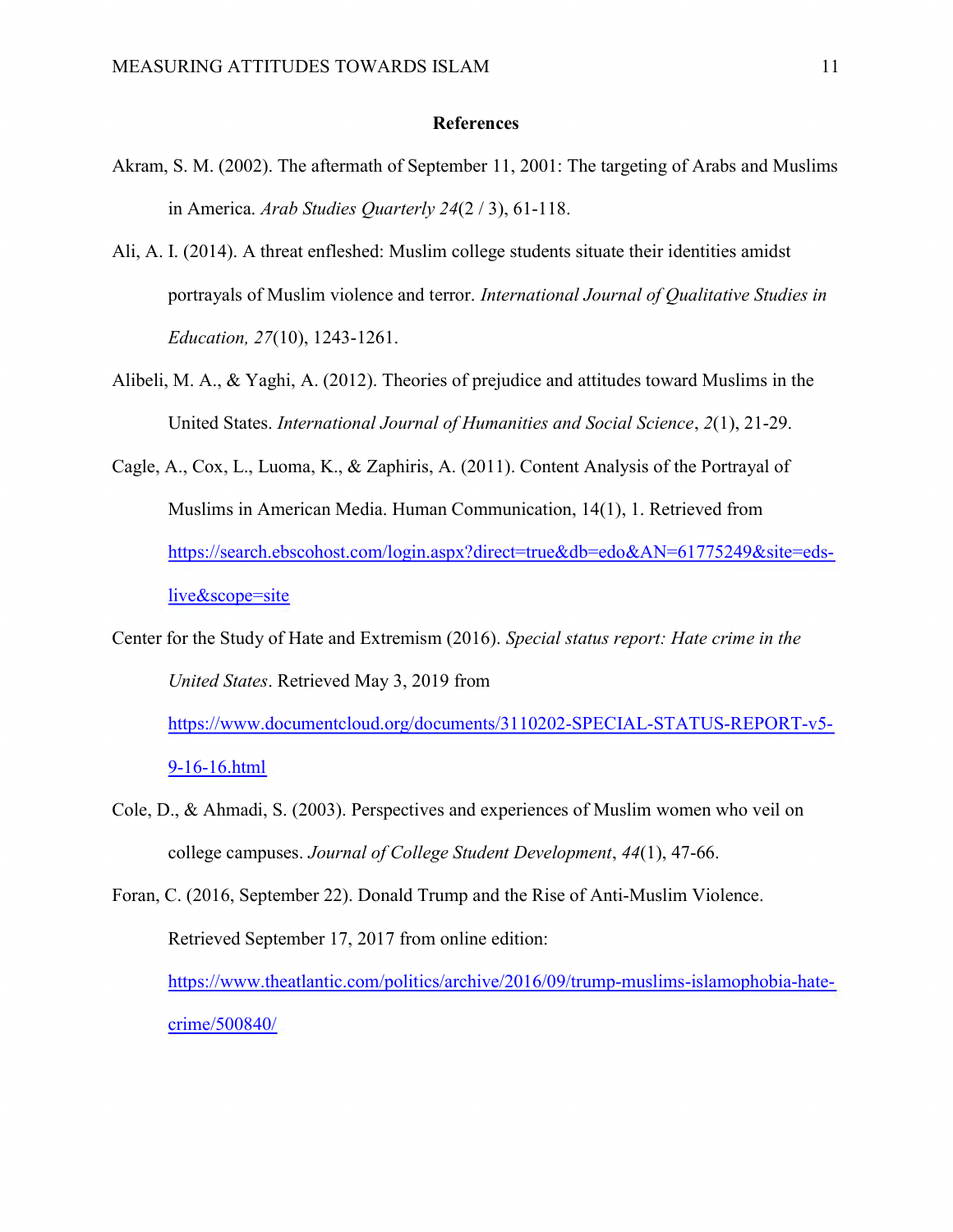- Gallup, (2011). Islamophobia: Understanding Anti-Muslim Sentiment in the West, from https://news.gallup.com/poll/157082/islamophobia-understanding-anti-muslimsentiment-west.aspxin
- Imhoff, R., & Recker, J. (2012). Differentiating Islamophobia: Introducing a New Scale to Measure Islamoprejudice and Secular Islam Critique. Political Psychology, 33(6), 811- 824. Retrieved from http://www.jstor.org/stable/23324193
- Lajevardi, N., & Oskooii, K. A. (2018). Old-fashioned racism, contemporary Islamophobia, and the isolation of Muslim Americans in the age of Trump. Journal of Race, Ethnicity and Politics, 3(1), 112-152.
- Montopoli, B. (2010). Poll: Most Know Those with Anti-Muslim Feeling. Retrieved May 1, 2019 from http://www.cbsnews.com/8301-503544\_162-20016593- 503544.html#ixzz1O7lh0s5p.
- The Arab Street: Tracking a Political Metaphor. (n.d.). Retrieved from https://search.ebscohost.com/login.aspx?direct=true&db=edsoai&AN=edsoai.ocn726766 025&site=eds-live&scope=site
- The Bridge Initiative (2016). Special report. When Islamophobia turns violent: The 2016 U. S. Presidential Elections. Retrieved May 3, 2019 from https://bridge.georgetown.edu/wpcontent/uploads/2018/11/When-Islamophobia-Turns-Violent.pdf

The Holy Bible : English Standard Version : the ESV Study Bible. (2008). Wheaton, Ill. : Crossway Bibles, ©2008. Retrieved from https://search.ebscohost.com/login.aspx?direct=true&db=cat03499a&AN=MCC.ocn4567 68564&site=eds-live&scope=site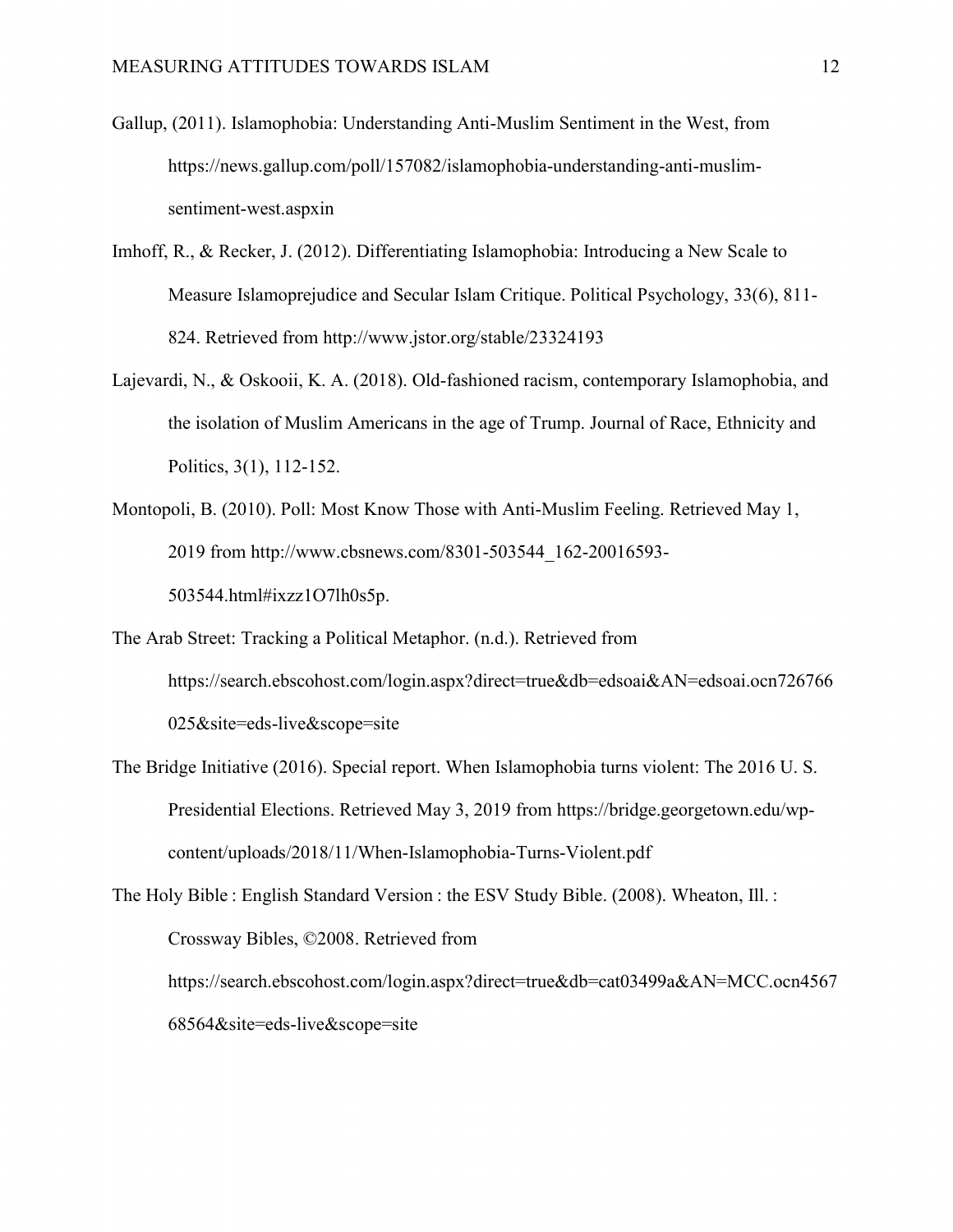Word Cloud



| Word response scores                                     |             |     |                |                |         |  |  |  |
|----------------------------------------------------------|-------------|-----|----------------|----------------|---------|--|--|--|
| <b>Scale</b>                                             |             | N   | <b>Minimum</b> | <b>Maximum</b> | Mean    |  |  |  |
| Islamophobia                                             | Descriptive | 108 | 23             | 155            | $67.6*$ |  |  |  |
|                                                          | Negative    | 19  | 44             | 169            | 94.8*   |  |  |  |
|                                                          | Positive    | 10  | 31             | 67             | $46.2*$ |  |  |  |
|                                                          | Total       | 137 |                |                |         |  |  |  |
| Islamopositivity                                         | Descriptive | 108 | 11             | 99             | $77.4*$ |  |  |  |
|                                                          | Negative    | 19  | 19             | 99             | $62.6*$ |  |  |  |
|                                                          | Positive    | 10  | 67             | 99             | 91.8*   |  |  |  |
|                                                          | Total       | 137 |                |                |         |  |  |  |
| *. The mean difference is significant at the 0.05 level. |             |     |                |                |         |  |  |  |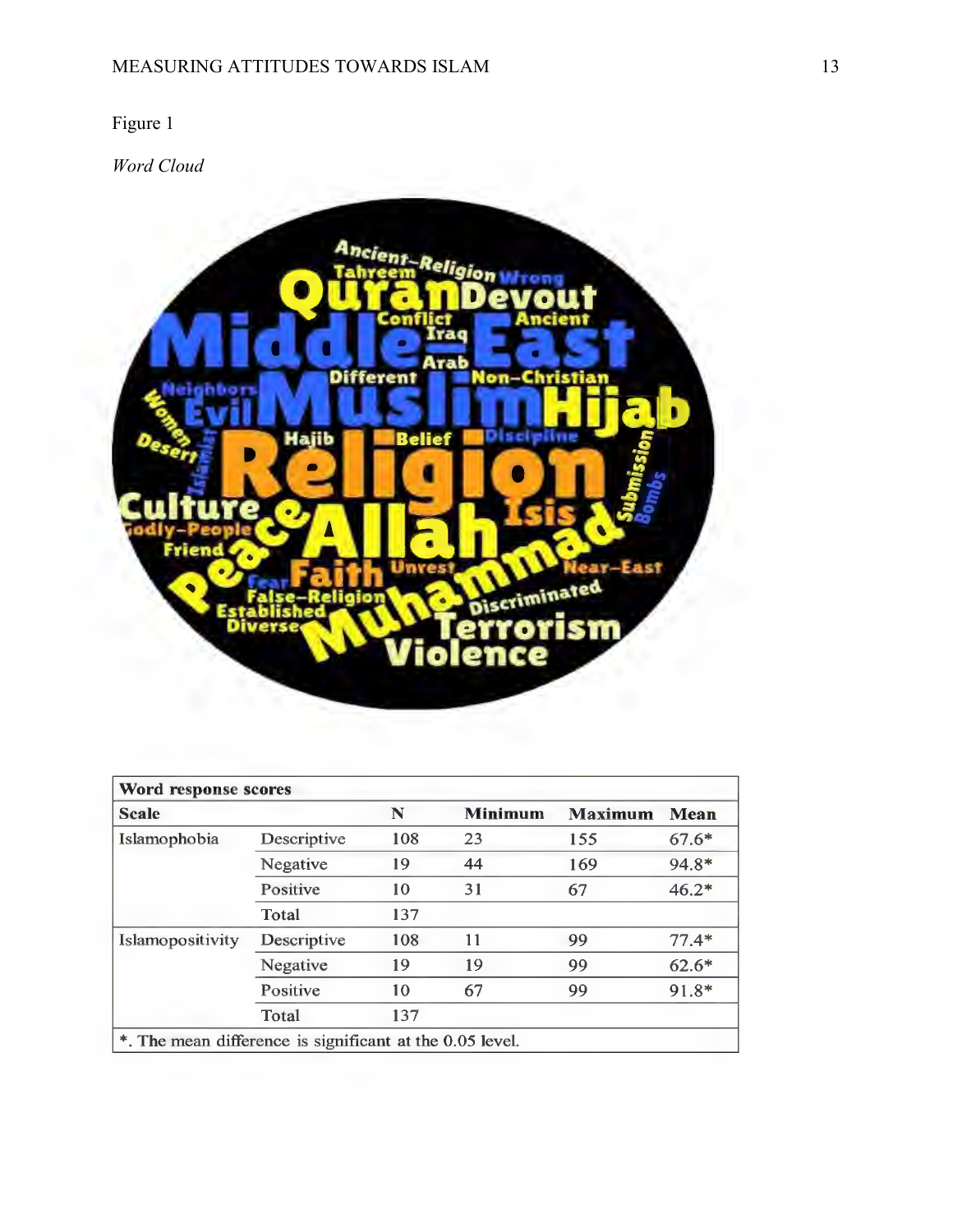## Political Affiliation



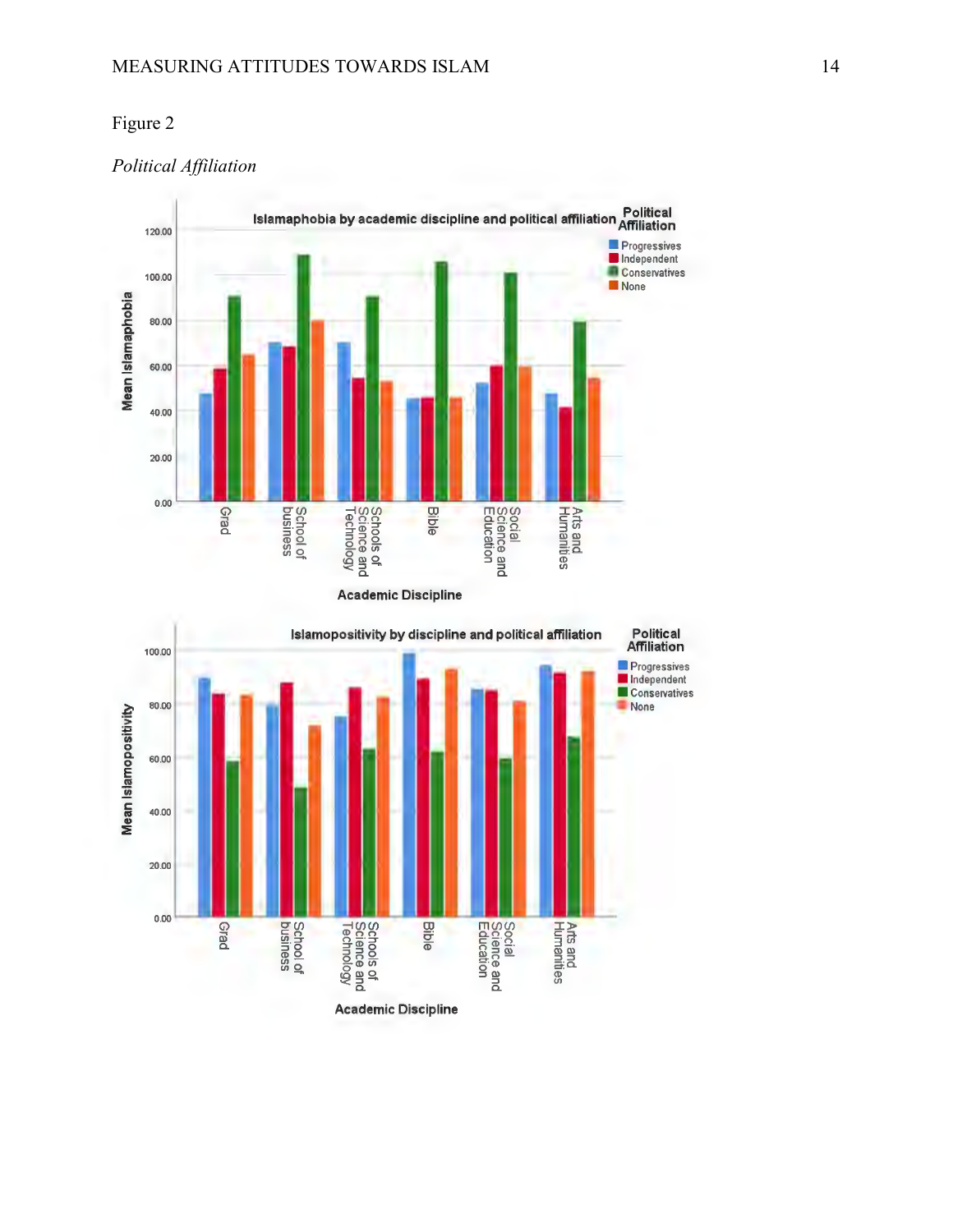# Islamophobia Scores by News Source

| <b>Islamophobia Scores by News Source</b> |    |      |           |               |            |  |  |
|-------------------------------------------|----|------|-----------|---------------|------------|--|--|
| <b>Source</b>                             | N  | Mean | <b>SD</b> | <b>Median</b> | Range      |  |  |
| <b>Local News Outlet</b>                  | 28 | 85.5 | 6.8       | 82.0          | 37-169     |  |  |
| <b>Washington Post</b>                    | 22 | 57.6 | 4.2       | 48.5          | $35 - 105$ |  |  |
| Fox News                                  | 32 | 96.9 | 5.1       | 94.0          | 35-169     |  |  |
| <b>CNN</b>                                | 29 | 71.7 | 5.6       | 67.0          | 23-169     |  |  |
| New York Times                            | 29 | 61.5 | 4.3       | 63.0          | 30-109     |  |  |
| Networks (ABC, CBS, NBC)                  |    | 71.4 | 4.3       | 75            | 23-131     |  |  |
| <b>NPR</b>                                |    | 56.9 | 3.8       | 49            | $31 - 155$ |  |  |